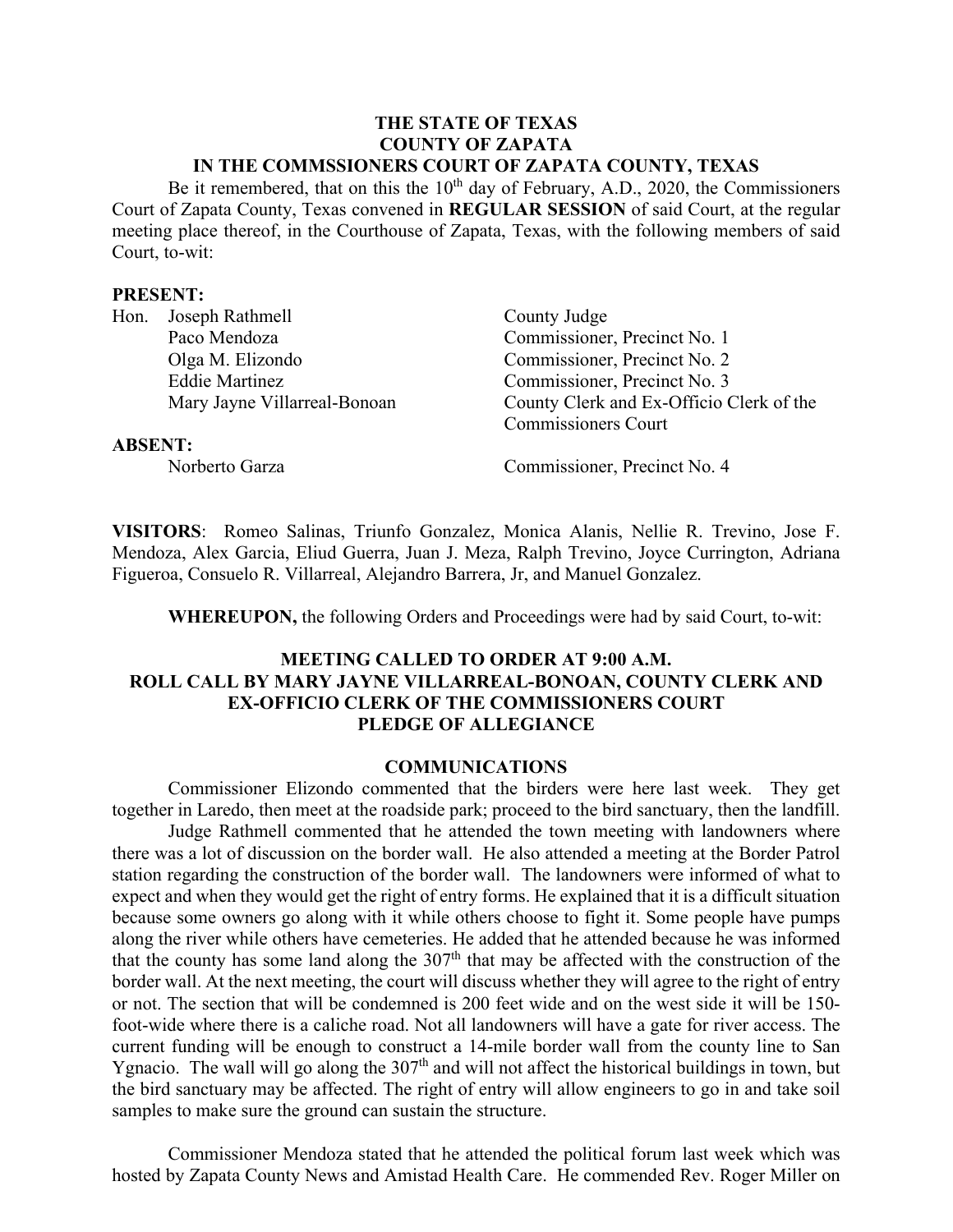his participation. The even was a huge improvement from the one held in 2016 and was very well organized.

Commissioner Elizondo asked if the court had control regarding the assistance given to the voters. Celica Rodriguez explained that it is allowed by the law, and the assistant takes an oath to assist the voter. Commissioner Mendoza added that a lot of this could be avoided if the candidates were not allowed to set up along the courthouse parking lot, perhaps this issue can be addressed in the future. Even persons that are educated were getting assistance, however, it cannot be questioned if the voter is asking for the assistance.

# **ORDER APPROVING INVOICES**

Motion was made by Commissioner Mendoza, seconded by Commissioner Martinez, to approve invoices in the amount of \$860,713.97 as presented by Triunfo Gonzalez.

The above motion, being put to a vote, was approved by the affirmative vote of all members of the Court.

# **ORDER APPROVING TREASURER'S REPORT**

Motion was made by Commissioner Mendoza, seconded by Commissioner Martinez, to approve Treasurer's Report as requested by Hon. Romeo Salinas, County Treasurer.

The above motion, being put to a vote, was approved by the affirmative vote of all members of the Court.

# **ORDER APPROVING CHECKS ISSUED**

Motion was made by Commissioner Mendoza, seconded by Commissioner Elizondo, to approve checks issued in the amount of \$744,152.83 as requested by Hon. Romeo Salinas, County Treasurer.

The above motion, being put to a vote, was approved by the affirmative vote of all members of the Court.

# **TAX / ASSESSOR COLLECTOR'S REPORT**

Tax Assessor/Collector's office reported Hotel-Motel tax collections in the amount of \$7,228.55 for the month of January for a year to date total of \$26,831.66. Collections are at a rate of 74.71% for a total base tax collected of \$4,883,851.27.

#### **PRESENTATION OF RETIREMENT PLAQUE FOR ELIUD GUERRA**

Mr. Eliud Guerra was presented with a retirement plaque for 26 years of service to Zapata County as requested by Hon. Paco Mendoza, Commissioner Pct. 1.

# **ORDER AWARDING BID TO ROBERTO CAMPOS FOR ZAPATA COMMUNITY CENTER REPAIR PROJECT**

Motion was made by Commissioner Mendoza, seconded by Commissioner Martinez, to award bid to Roberto Campos, with a bid of \$155,215.00 for the Zapata County Community Center repair project, for roof only, as requested by Hon. Joe Rathmell, County Judge.

The above motion, being put to a vote, was approved by the affirmative vote of all members of the Court.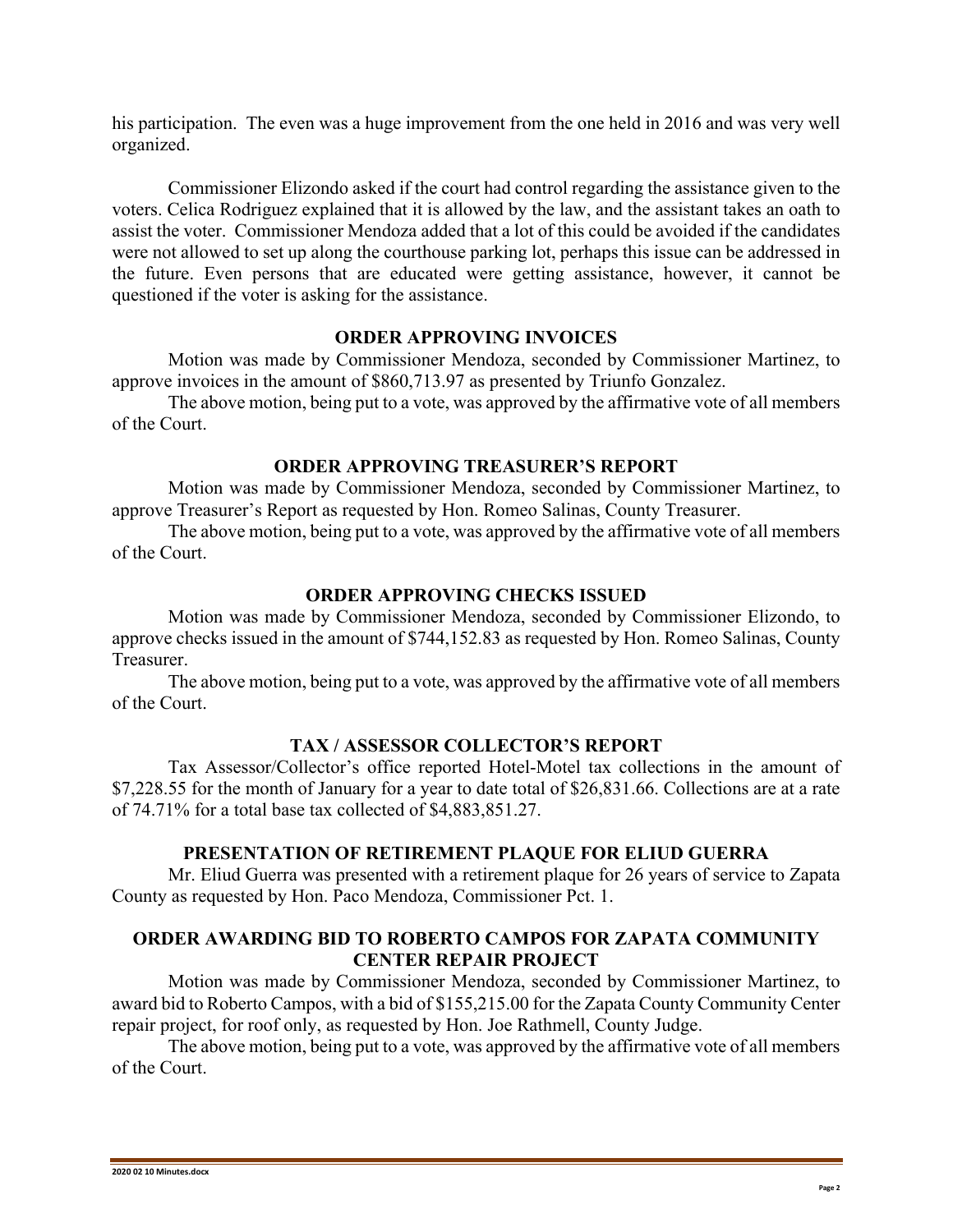#### **ORDER APPROVING PAYMENT OF INVOICES AND STATUS REVIEW ON FALCON MESA PAVING PROJECT**

Motion was made by Commissioner Mendoza, seconded by Commissioner Martinez, t approve invoice payable to REIM Construction in the amount of \$63,144.45, and invoice in the amount of \$1,300.40 payable to Terracon for Falcon Mesa Paving project as requested by Manuel Gonzalez, Premier Engineering.

A change order was approved by the court and was submitted to TDA for approval. The change order consisted of relocation of existing water lines and TDA approved the change order and pricing. Terracon ran some caliche samples, one passed, one did not. Contractor was advised not to use the source that did not pass.

# **ORDER TO TABLE REQUEST BY MANUEL GONZALEZ, PREMIER ENGINEERING FOR REVIEW STATUS AND APPROVAL OF INVOICES FOR WASTEWATER PLANT PROJECT**

Motion was made by Commissioner Mendoza, seconded by Commissioner Elizondo, to table request by Manuel Gonzalez, Premier Engineering, regarding review status and invoices for Wastewater Plant project.

The above motion, being put to a vote, was approved by the affirmative vote of all members of the Court.

# **ORDER APPROVING LINE ITEM TRANSFER**

Motion was made by Commissioner Mendoza, seconded by Commissioner Martinez, to approve the following line item transfer to meet departmental needs:

|             | <b>DEPARTMENT</b>         | LINE ITEM  | <b>FIND</b>                     | <b>AMOUNT</b> |
|-------------|---------------------------|------------|---------------------------------|---------------|
| <b>FROM</b> | Zapata County Water Plant | 80-600-341 | Chlorine and Chemicals          | \$50,000.00   |
| <b>TO</b>   | Zapata County Water Plant | 80-600-336 | Repair and Maintenance Supplies | \$50,000.00   |
|             |                           |            |                                 |               |

as requested by Ralph Treviño, Water Plant Director.

The above motion, being put to a vote, was approved by the affirmative vote of all members of the Court.

# **MOTION WAS MADE BY COMMISSIONER MENDOZA, SECONDED BY COMMISSIONER MARTINEZ, TO ENTER INTO EXECUTIVE SESSION**

# **MOTION WAS MADE BY COMMISSIONER MENDOZA, SECONDED BY COMMISSIONER ELIZONDO, TO RETURN TO REGULAR SESSION**

# **NO ACTION WAS TAKEN ON THE FOLLOWING ITEM DISCUSSED IN EXECUTIVE SESSION**

Motion was made by Commissioner Martinez, seconded by Commissioner Elizondo, to take no action on request by Nellie R. Trevino, Personnel Director, regarding personnel matters at the Zapata County Wastewater Plant as requested by Nellie R. Treviño, Personnel Director. *Executive Session: Note 3, Gov't Code Ann 551.074, Personnel Matters.*

The above motion, being put to a vote, was approved by the affirmative vote of all members of the Court.